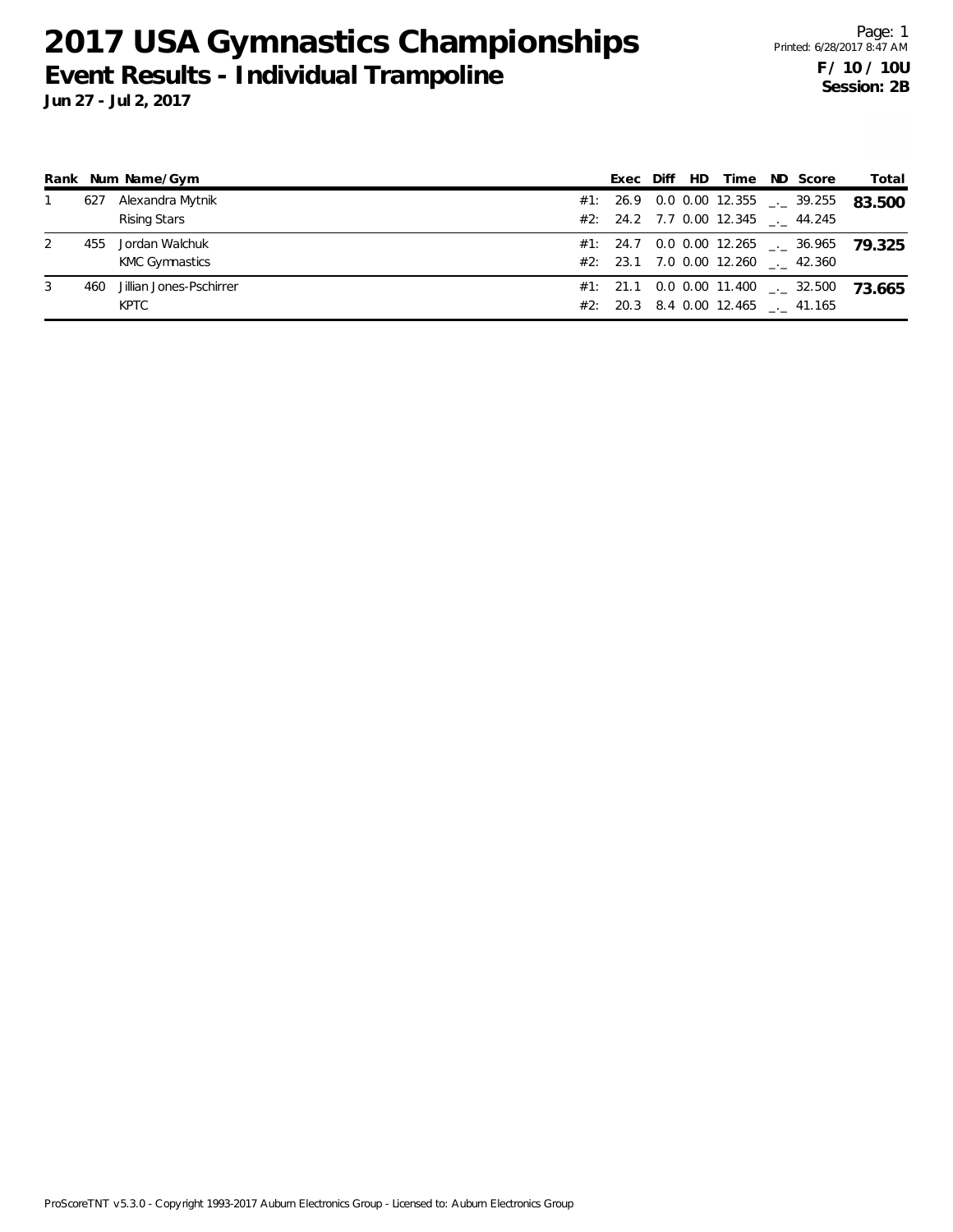|  | Rank Num Name/Gym   |  |  | Exec Diff HD Time ND Score |                                   | Total                                           |
|--|---------------------|--|--|----------------------------|-----------------------------------|-------------------------------------------------|
|  | 325 Nicholas Turner |  |  |                            |                                   | #1: 25.7 0.0 0.00 12.880 $\ldots$ 38.580 81.355 |
|  | Gymagic             |  |  |                            | #2: 22.6 7.5 0.00 12.675 . 42.775 |                                                 |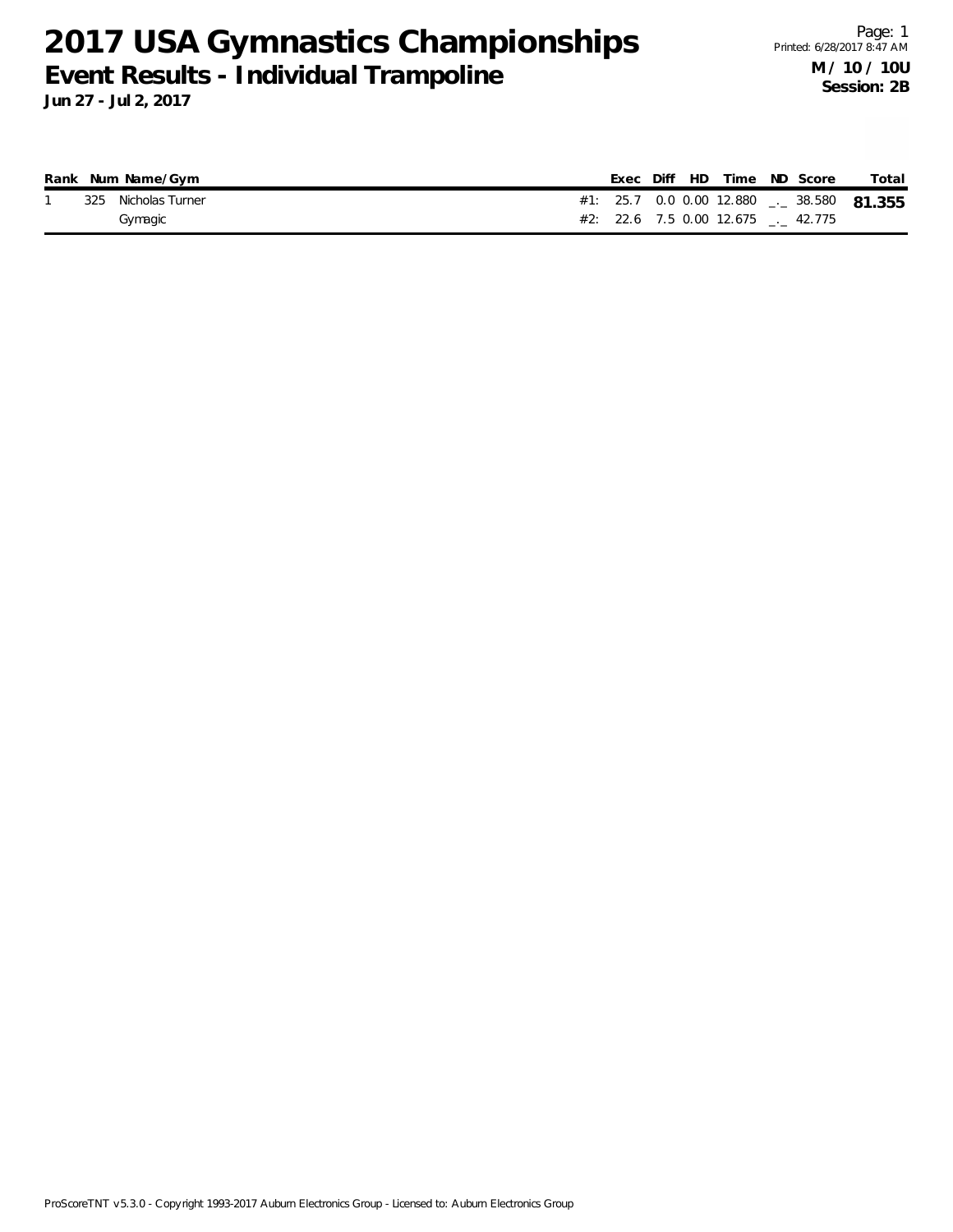|                |     | Rank Num Name/Gym                           |            | Exec         | Diff | HD       | Time                                     | ND Score                                     | Total  |
|----------------|-----|---------------------------------------------|------------|--------------|------|----------|------------------------------------------|----------------------------------------------|--------|
|                | 343 | Ksenia Karpushkina<br>Gymnastics Du Sol     | #1:<br>#2: | 27.6<br>24.1 |      |          | 0.0 0.00 13.965<br>9.0 0.00 13.685       | $-1$ 41.565<br>$-1$ 46.785                   | 88.350 |
| 2              | 866 | Molly Brascia<br>World Elite                | #1:<br>#2: | 27.8<br>23.4 |      |          | 0.0 0.00 14.310<br>8.5 0.00 13.150       | $\frac{1}{2}$ 42.110<br>$\frac{1}{2}$ 45.050 | 87.160 |
| 3              | 160 | Natasha Rodriguez<br>Dynamite Academy       | #1:<br>#2: | 27.7<br>24.4 |      |          | 0.0 0.00 13.860<br>7.2 0.00 13.310       | $-1$ 41.560<br>$\sim$ 44.910                 | 86.470 |
| 4              | 328 | Abigail Wentz<br>Gymagic                    | #1:<br>#2: | 27.5<br>22.4 |      |          | 0.0 0.00 13.825<br>8.3 0.00 12.365       | $\frac{1}{2}$ 41.325<br>$\frac{1}{2}$ 43.065 | 84.390 |
| 5              | 885 | Emma Sousa<br>World Elite                   | #1:<br>#2: | 25.8<br>24.3 |      |          | 0.0 0.00 12.825<br>8.5 0.00 12.655       | $\frac{1}{2}$ 38.625<br>$\frac{1}{2}$ 45.455 | 84.080 |
| 6              | 406 | <b>Faith Deacetis</b><br>Horizon Gymnastics | #1:<br>#2: | 26.9<br>24.5 |      |          | 0.0 0.00 12.645<br>6.8 0.00 12.905       | $\frac{1}{2}$ 39.545<br>$-2$ 44.205          | 83.750 |
| $\overline{7}$ | 418 | Skylar Reale<br>Indigo                      | #1:<br>#2: | 26.2<br>22.0 |      |          | 0.0 0.00 12.980<br>8.0 0.00 13.165       | $-2$ 39.180<br>$\frac{1}{2}$ 43.165          | 82.345 |
| 8              | 495 | <b>Grace Mills</b><br>Midwest Training      | #1:<br>#2: | 25.1<br>21.4 |      |          | 0.0 0.00 13.815<br>7.2 0.00 13.810       | $-2$ 38.915<br>$-2.410$                      | 81.325 |
| 9              | 623 | Leah Garafalo<br>Rising Stars               | #1:<br>#2: | 25.6<br>23.1 |      |          | 0.0 0.00 12.130<br>7.6 0.00 12.195       | $-2$ 37.730<br>$\sim$ 42.895                 | 80.625 |
| 10             | 65  | Holly Richardson<br>Airborne Colorado       | #1:<br>#2: | 24.9<br>18.4 |      |          | $0.0$ $0.00$ $12.637$<br>8.5 0.00 12.450 | $\sim$ 37.537<br>$\frac{1}{2}$ 39.350        | 76.887 |
| 11             | 847 | Tanna Andersen<br>Wasatch                   | #1:<br>#2: | 23.3<br>21.3 |      |          | 0.0 0.00 11.615<br>8.5 0.00 11.770       | $\frac{1}{2}$ 34.915<br>$\sim$ 41.570        | 76.485 |
| 12             | 321 | Marissa Oubre<br>Gymagic                    | #1:<br>#2: | 25.7<br>16.7 |      |          | 0.0 0.00 12.255<br>5.7 0.00 9.620        | $-2$ 37.955<br>$-2.32.020$                   | 69.975 |
| 13             | 492 | Abigail Castellanos<br>Midwest Training     | #1:<br>#2: | 24.0<br>16.6 |      |          | 0.0 0.00 13.700<br>5.7 0.00 9.565        | $\frac{1}{2}$ 37.700<br>$\frac{1}{2}$ 31.865 | 69.565 |
| 14             | 476 | Madison Zander<br>Let It Shine              | #1:<br>#2: | 26.2<br>10.7 |      | 4.5 0.00 | 0.0 0.00 12.570<br>5.905                 | $-2$ 38.770<br>$-21.105$                     | 59.875 |
| 15             | 227 | Logan McCoy<br><b>ETA</b>                   | #1:<br>#2: | 26.4<br>4.6  |      |          | 0.0 0.00 14.405<br>2.3 0.00 2.900        | $\frac{1}{2}$ 40.805<br>$-2$ 9.800           | 50.605 |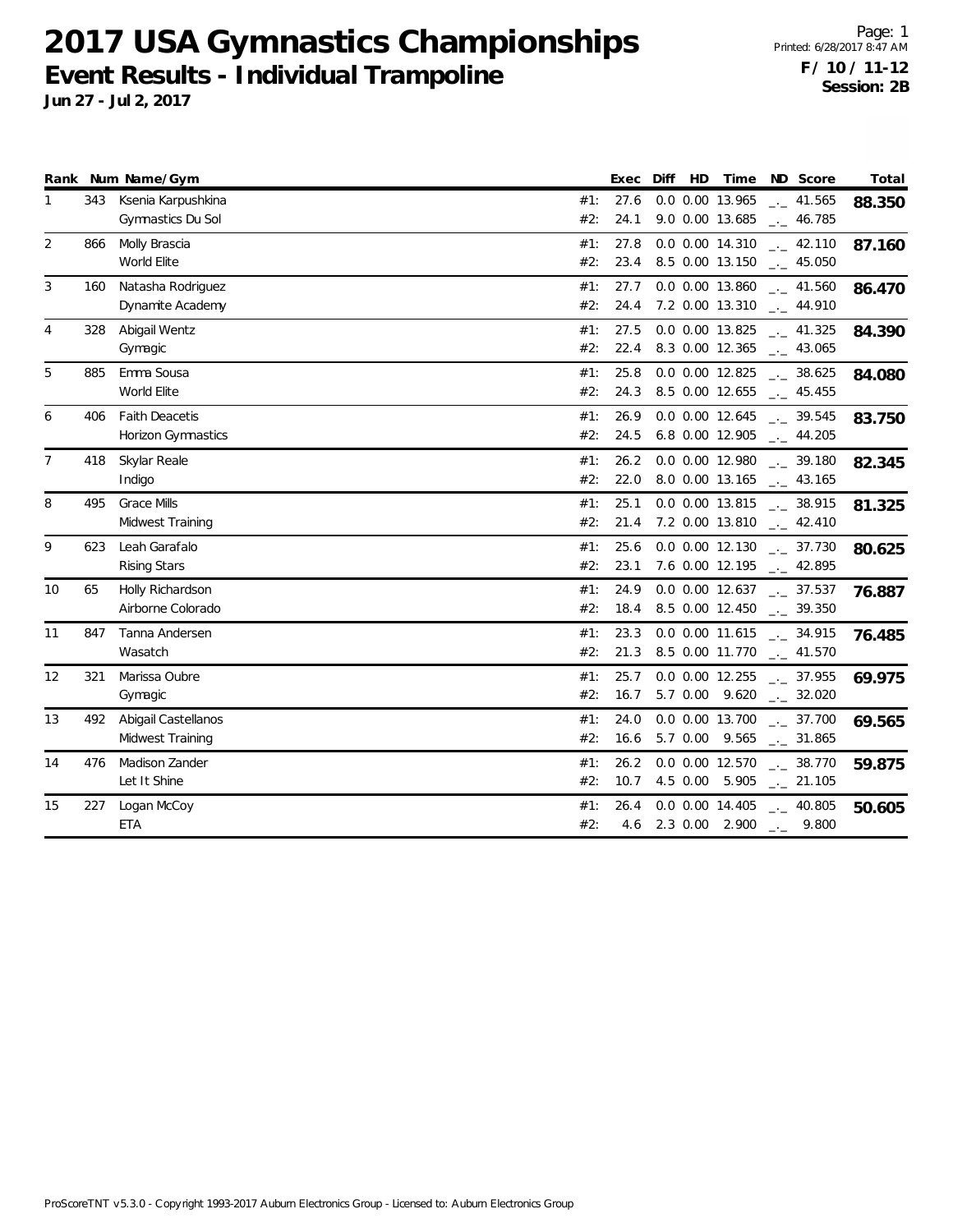**Jun 27 - Jul 2, 2017**

|   |     | Rank Num Name/Gym                     | Exec Diff |  | HD Time                                 | ND Score                                   | Total  |
|---|-----|---------------------------------------|-----------|--|-----------------------------------------|--------------------------------------------|--------|
|   | 161 | Nicolai Rodriguez<br>Dynamite Academy |           |  | #2: 21.7 6.6 0.00 11.870 . 40.170       | $#1:$ 28.1 0.0 0.00 13.800 $\qquad$ 41.900 | 82.070 |
| 2 | 489 | Aidan Blaze<br>Midwest Training       |           |  | #2: 22.1 8.0 0.00 13.385 $\quad$ 43.485 | #1: 24.4 0.0 0.00 13.345 $\leq$ 37.745     | 81.230 |
| 3 | 344 | Josh Sar-Shalom<br>Gymnastics Du Sol  |           |  | #2: 20.5 8.5 0.00 13.080 . 42.080       | $#1: 25.7 0.0 0.00 12.945$ $_{\_}2$ 38.645 | 80.725 |
| 4 | 650 | Zachary Halter<br><b>SGA</b>          |           |  | #2: 20.6 8.5 0.00 11.930 . 41.030       | #1: 26.2 0.0 0.00 12.290 $\qquad$ 38.490   | 79.520 |

ProScoreTNT v5.3.0 - Copyright 1993-2017 Auburn Electronics Group - Licensed to: Auburn Electronics Group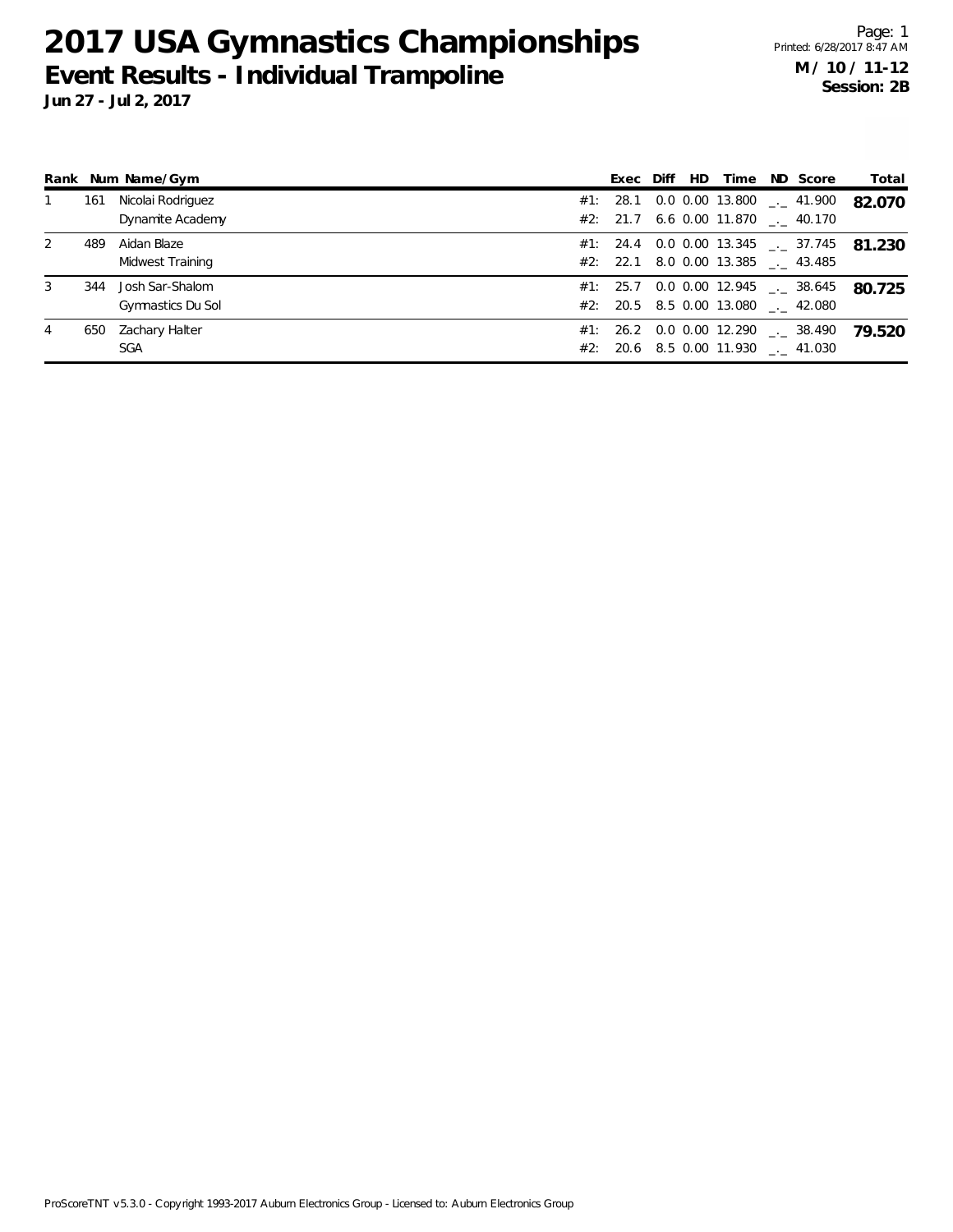**Jun 27 - Jul 2, 2017**

| Riley Rohrbach<br>0.0 0.00 15.105<br>0.0 42.705<br>131<br>27.6<br>#1:<br>1<br>90.540<br>Clovis Gymnastics<br>8.5 0.00 14.535<br>0.0 47.835<br>#2:<br>24.8<br>28.7<br>2<br>159<br>Katarina Rodriguez<br>#1:<br>0.0 0.00 13.840<br>0.0 42.540<br>89.015<br>Dynamite Academy<br>#2:<br>26.0<br>7.2 0.00 13.275<br>0.0 46.475<br>3<br>Julianna Okun<br>25.9<br>228<br>0.0 0.00 14.500<br>#1:<br>$0.0$ 40.400<br>87.585<br>ETA<br>#2:<br>24.6<br>8.2 0.00 14.385<br>0.0 47.185<br>Mikaela Snider<br>25.3<br>$\overline{4}$<br>132<br>#1:<br>0.0 0.00 14.500<br>0.0 39.800<br>87.580<br>Clovis Gymnastics<br>#2:<br>25.1<br>8.5 0.00 14.180<br>0.0 47.780<br>Zoe Conklin<br>5<br>26.9<br>0.0 0.00 13.840<br>0.0 40.740<br>68<br>#1:<br>85.770<br>Airtime<br>#2:<br>9.4 0.00 13.630<br>0.0 45.030<br>22.0<br>Rebecca Kalafatis<br>25.5<br>0.0 0.00 14.150<br>6<br>810<br>#1:<br>0.0 39.650<br>84.105<br>Twist and Shout<br>#2:<br>22.1<br>8.8 0.00 13.555<br>0.044.455<br>Cecilia Cina<br>25.8<br>7<br>731<br>#1:<br>0.0 0.00 14.210<br>0.0 40.010<br>83.945<br><b>T&amp;T Express</b><br>#2:<br>21.0<br>9.1 0.00 13.835<br>0.0 43.935<br>Allie Singer<br>24.1<br>0.0 0.00 14.050<br>8<br>883<br>#1:<br>0.0 38.150<br>83.895<br>World Elite<br>#2:<br>22.7<br>9.1 0.00 13.945<br>0.0 45.745<br>9<br>Sara Rivera<br>26.3<br>0.0 0.00 13.495<br>498<br>#1:<br>0.0 39.795<br>83.490<br>Midwest Training<br>#2:<br>22.2<br>8.3 0.00 13.195<br>0.0 43.695<br>Michelle Sherman<br>26.5<br>0.0 0.00 13.385<br>10<br>236<br>#1:<br>0.0 39.885<br>82.815<br>ETA<br>#2:<br>23.1<br>6.9 0.00 12.930<br>0.0 42.930<br>Shelby Noonan<br>496<br>24.2<br>0.0 0.00 13.690<br>0.0 37.890<br>11T<br>#1:<br>82.345<br>Midwest Training<br>#2:<br>22.7<br>7.7 0.00 14.055<br>0.0 44.455<br>0.0 0.00 14.245<br>12T<br>753<br>Tenly Kuhn<br>25.0<br>#1:<br>0.0 39.245<br>82.345<br>#2:<br>20.7<br>8.5 0.00 13.900<br>0.043.100<br>Team Legacy<br>Reese Nix<br>13<br>577<br>#1:<br>24.6<br>0.0 0.00 14.155<br>0.0 38.755<br>81.940<br>Oklahoma Extreme<br>#2:<br>20.9<br>8.5 0.00 13.785<br>0.0 43.185<br>23.5<br>Aislin Patterson<br>0.0 0.00 13.725<br>0.0 37.225<br>14<br>541<br>#1:<br>81.815<br><b>MTGA</b><br>#2:<br>22.5<br>8.5 0.00 13.590<br>0.0 44.590<br>Ahnyah Durand<br>$0.0$ $0.00$ $14.180$<br>0.0 38.680<br>15<br>579<br>#1:<br>24.5<br>81.270<br>Omni Athletics<br>#2:<br>20.4<br>8.3 0.00 13.890<br>0.0 42.590<br>347<br>Brenna Busch<br>16<br>#1:<br>23.6<br>$0.0$ $0.00$ $13.145$<br>0.0 36.745<br>81.200<br>23.2 7.6 0.00 13.655<br>Gypsy Flyers - MG<br>#2:<br>0.0 44.455<br>0.0 0.00 14.045<br>17<br>Kailyn Brzozowski<br>#1:<br>26.0<br>0.0 40.045<br>314<br>80.940<br>19.0<br>8.5 0.00 13.395<br>#2:<br>0.0 40.895<br>Gymagic<br>24.2<br>0.0 0.00 13.295<br>Brynna Ray<br>0.0 37.495<br>18<br>31<br>#1:<br>79.790<br>Acrospirits<br>#2:<br>21.8<br>7.2 0.00 13.295<br>0.0 42.295<br>Joney Servantes<br>19<br>509<br>24.8<br>0.0 0.00 13.285<br>0.0 38.085<br>#1:<br>79.235<br>Millers Gymnastics<br>#2:<br>20.7<br>7.7 0.00 12.750<br>0.0 41.150<br>Savanna Cecil<br>24.5<br>0.0 0.00 12.670<br>20<br>602<br>#1:<br>0.0 37.170<br>78.045<br><b>Premier Athletics</b><br>#2:<br>20.9<br>7.6 0.00 12.375<br>0.0 40.875<br><b>Briley Pabst</b><br>22.8<br>21<br>402<br>#1:<br>0.0 0.00 13.490<br>0.0 36.290<br>77.765<br>High Point<br>#2:<br>20.4<br>7.5 0.00 13.575<br>0.0 41.475<br>24.2<br>Alana Cushing<br>0.0 0.00 13.015<br>22<br>216<br>#1:<br>0.0 37.215<br>76.940<br>ETA<br>#2:<br>19.9<br>7.7 0.00 12.425 -0.3 39.725<br>Anna Haralson<br>23<br>595<br>22.5<br>0.0 0.00 13.575<br>0.0 36.075<br>#1:<br>76.750<br>PH TNT gym<br>#2:<br>19.7<br>7.5 0.00 13.475<br>0.0 40.675 |  | Rank Num Name/Gym | Exec | Diff | HD | Time | ND Score | Total |
|--------------------------------------------------------------------------------------------------------------------------------------------------------------------------------------------------------------------------------------------------------------------------------------------------------------------------------------------------------------------------------------------------------------------------------------------------------------------------------------------------------------------------------------------------------------------------------------------------------------------------------------------------------------------------------------------------------------------------------------------------------------------------------------------------------------------------------------------------------------------------------------------------------------------------------------------------------------------------------------------------------------------------------------------------------------------------------------------------------------------------------------------------------------------------------------------------------------------------------------------------------------------------------------------------------------------------------------------------------------------------------------------------------------------------------------------------------------------------------------------------------------------------------------------------------------------------------------------------------------------------------------------------------------------------------------------------------------------------------------------------------------------------------------------------------------------------------------------------------------------------------------------------------------------------------------------------------------------------------------------------------------------------------------------------------------------------------------------------------------------------------------------------------------------------------------------------------------------------------------------------------------------------------------------------------------------------------------------------------------------------------------------------------------------------------------------------------------------------------------------------------------------------------------------------------------------------------------------------------------------------------------------------------------------------------------------------------------------------------------------------------------------------------------------------------------------------------------------------------------------------------------------------------------------------------------------------------------------------------------------------------------------------------------------------------------------------------------------------------------------------------------------------------------------------------------------------------------------------------------------------------------------------------------------------------------------------------------------------------------------------------------------------------------------------------------------------------------------------------------------------------------------------------------------------------------------------------------------------------------------------------------------------------------------------------|--|-------------------|------|------|----|------|----------|-------|
|                                                                                                                                                                                                                                                                                                                                                                                                                                                                                                                                                                                                                                                                                                                                                                                                                                                                                                                                                                                                                                                                                                                                                                                                                                                                                                                                                                                                                                                                                                                                                                                                                                                                                                                                                                                                                                                                                                                                                                                                                                                                                                                                                                                                                                                                                                                                                                                                                                                                                                                                                                                                                                                                                                                                                                                                                                                                                                                                                                                                                                                                                                                                                                                                                                                                                                                                                                                                                                                                                                                                                                                                                                                                                |  |                   |      |      |    |      |          |       |
|                                                                                                                                                                                                                                                                                                                                                                                                                                                                                                                                                                                                                                                                                                                                                                                                                                                                                                                                                                                                                                                                                                                                                                                                                                                                                                                                                                                                                                                                                                                                                                                                                                                                                                                                                                                                                                                                                                                                                                                                                                                                                                                                                                                                                                                                                                                                                                                                                                                                                                                                                                                                                                                                                                                                                                                                                                                                                                                                                                                                                                                                                                                                                                                                                                                                                                                                                                                                                                                                                                                                                                                                                                                                                |  |                   |      |      |    |      |          |       |
|                                                                                                                                                                                                                                                                                                                                                                                                                                                                                                                                                                                                                                                                                                                                                                                                                                                                                                                                                                                                                                                                                                                                                                                                                                                                                                                                                                                                                                                                                                                                                                                                                                                                                                                                                                                                                                                                                                                                                                                                                                                                                                                                                                                                                                                                                                                                                                                                                                                                                                                                                                                                                                                                                                                                                                                                                                                                                                                                                                                                                                                                                                                                                                                                                                                                                                                                                                                                                                                                                                                                                                                                                                                                                |  |                   |      |      |    |      |          |       |
|                                                                                                                                                                                                                                                                                                                                                                                                                                                                                                                                                                                                                                                                                                                                                                                                                                                                                                                                                                                                                                                                                                                                                                                                                                                                                                                                                                                                                                                                                                                                                                                                                                                                                                                                                                                                                                                                                                                                                                                                                                                                                                                                                                                                                                                                                                                                                                                                                                                                                                                                                                                                                                                                                                                                                                                                                                                                                                                                                                                                                                                                                                                                                                                                                                                                                                                                                                                                                                                                                                                                                                                                                                                                                |  |                   |      |      |    |      |          |       |
|                                                                                                                                                                                                                                                                                                                                                                                                                                                                                                                                                                                                                                                                                                                                                                                                                                                                                                                                                                                                                                                                                                                                                                                                                                                                                                                                                                                                                                                                                                                                                                                                                                                                                                                                                                                                                                                                                                                                                                                                                                                                                                                                                                                                                                                                                                                                                                                                                                                                                                                                                                                                                                                                                                                                                                                                                                                                                                                                                                                                                                                                                                                                                                                                                                                                                                                                                                                                                                                                                                                                                                                                                                                                                |  |                   |      |      |    |      |          |       |
|                                                                                                                                                                                                                                                                                                                                                                                                                                                                                                                                                                                                                                                                                                                                                                                                                                                                                                                                                                                                                                                                                                                                                                                                                                                                                                                                                                                                                                                                                                                                                                                                                                                                                                                                                                                                                                                                                                                                                                                                                                                                                                                                                                                                                                                                                                                                                                                                                                                                                                                                                                                                                                                                                                                                                                                                                                                                                                                                                                                                                                                                                                                                                                                                                                                                                                                                                                                                                                                                                                                                                                                                                                                                                |  |                   |      |      |    |      |          |       |
|                                                                                                                                                                                                                                                                                                                                                                                                                                                                                                                                                                                                                                                                                                                                                                                                                                                                                                                                                                                                                                                                                                                                                                                                                                                                                                                                                                                                                                                                                                                                                                                                                                                                                                                                                                                                                                                                                                                                                                                                                                                                                                                                                                                                                                                                                                                                                                                                                                                                                                                                                                                                                                                                                                                                                                                                                                                                                                                                                                                                                                                                                                                                                                                                                                                                                                                                                                                                                                                                                                                                                                                                                                                                                |  |                   |      |      |    |      |          |       |
|                                                                                                                                                                                                                                                                                                                                                                                                                                                                                                                                                                                                                                                                                                                                                                                                                                                                                                                                                                                                                                                                                                                                                                                                                                                                                                                                                                                                                                                                                                                                                                                                                                                                                                                                                                                                                                                                                                                                                                                                                                                                                                                                                                                                                                                                                                                                                                                                                                                                                                                                                                                                                                                                                                                                                                                                                                                                                                                                                                                                                                                                                                                                                                                                                                                                                                                                                                                                                                                                                                                                                                                                                                                                                |  |                   |      |      |    |      |          |       |
|                                                                                                                                                                                                                                                                                                                                                                                                                                                                                                                                                                                                                                                                                                                                                                                                                                                                                                                                                                                                                                                                                                                                                                                                                                                                                                                                                                                                                                                                                                                                                                                                                                                                                                                                                                                                                                                                                                                                                                                                                                                                                                                                                                                                                                                                                                                                                                                                                                                                                                                                                                                                                                                                                                                                                                                                                                                                                                                                                                                                                                                                                                                                                                                                                                                                                                                                                                                                                                                                                                                                                                                                                                                                                |  |                   |      |      |    |      |          |       |
|                                                                                                                                                                                                                                                                                                                                                                                                                                                                                                                                                                                                                                                                                                                                                                                                                                                                                                                                                                                                                                                                                                                                                                                                                                                                                                                                                                                                                                                                                                                                                                                                                                                                                                                                                                                                                                                                                                                                                                                                                                                                                                                                                                                                                                                                                                                                                                                                                                                                                                                                                                                                                                                                                                                                                                                                                                                                                                                                                                                                                                                                                                                                                                                                                                                                                                                                                                                                                                                                                                                                                                                                                                                                                |  |                   |      |      |    |      |          |       |
|                                                                                                                                                                                                                                                                                                                                                                                                                                                                                                                                                                                                                                                                                                                                                                                                                                                                                                                                                                                                                                                                                                                                                                                                                                                                                                                                                                                                                                                                                                                                                                                                                                                                                                                                                                                                                                                                                                                                                                                                                                                                                                                                                                                                                                                                                                                                                                                                                                                                                                                                                                                                                                                                                                                                                                                                                                                                                                                                                                                                                                                                                                                                                                                                                                                                                                                                                                                                                                                                                                                                                                                                                                                                                |  |                   |      |      |    |      |          |       |
|                                                                                                                                                                                                                                                                                                                                                                                                                                                                                                                                                                                                                                                                                                                                                                                                                                                                                                                                                                                                                                                                                                                                                                                                                                                                                                                                                                                                                                                                                                                                                                                                                                                                                                                                                                                                                                                                                                                                                                                                                                                                                                                                                                                                                                                                                                                                                                                                                                                                                                                                                                                                                                                                                                                                                                                                                                                                                                                                                                                                                                                                                                                                                                                                                                                                                                                                                                                                                                                                                                                                                                                                                                                                                |  |                   |      |      |    |      |          |       |
|                                                                                                                                                                                                                                                                                                                                                                                                                                                                                                                                                                                                                                                                                                                                                                                                                                                                                                                                                                                                                                                                                                                                                                                                                                                                                                                                                                                                                                                                                                                                                                                                                                                                                                                                                                                                                                                                                                                                                                                                                                                                                                                                                                                                                                                                                                                                                                                                                                                                                                                                                                                                                                                                                                                                                                                                                                                                                                                                                                                                                                                                                                                                                                                                                                                                                                                                                                                                                                                                                                                                                                                                                                                                                |  |                   |      |      |    |      |          |       |
|                                                                                                                                                                                                                                                                                                                                                                                                                                                                                                                                                                                                                                                                                                                                                                                                                                                                                                                                                                                                                                                                                                                                                                                                                                                                                                                                                                                                                                                                                                                                                                                                                                                                                                                                                                                                                                                                                                                                                                                                                                                                                                                                                                                                                                                                                                                                                                                                                                                                                                                                                                                                                                                                                                                                                                                                                                                                                                                                                                                                                                                                                                                                                                                                                                                                                                                                                                                                                                                                                                                                                                                                                                                                                |  |                   |      |      |    |      |          |       |
|                                                                                                                                                                                                                                                                                                                                                                                                                                                                                                                                                                                                                                                                                                                                                                                                                                                                                                                                                                                                                                                                                                                                                                                                                                                                                                                                                                                                                                                                                                                                                                                                                                                                                                                                                                                                                                                                                                                                                                                                                                                                                                                                                                                                                                                                                                                                                                                                                                                                                                                                                                                                                                                                                                                                                                                                                                                                                                                                                                                                                                                                                                                                                                                                                                                                                                                                                                                                                                                                                                                                                                                                                                                                                |  |                   |      |      |    |      |          |       |
|                                                                                                                                                                                                                                                                                                                                                                                                                                                                                                                                                                                                                                                                                                                                                                                                                                                                                                                                                                                                                                                                                                                                                                                                                                                                                                                                                                                                                                                                                                                                                                                                                                                                                                                                                                                                                                                                                                                                                                                                                                                                                                                                                                                                                                                                                                                                                                                                                                                                                                                                                                                                                                                                                                                                                                                                                                                                                                                                                                                                                                                                                                                                                                                                                                                                                                                                                                                                                                                                                                                                                                                                                                                                                |  |                   |      |      |    |      |          |       |
|                                                                                                                                                                                                                                                                                                                                                                                                                                                                                                                                                                                                                                                                                                                                                                                                                                                                                                                                                                                                                                                                                                                                                                                                                                                                                                                                                                                                                                                                                                                                                                                                                                                                                                                                                                                                                                                                                                                                                                                                                                                                                                                                                                                                                                                                                                                                                                                                                                                                                                                                                                                                                                                                                                                                                                                                                                                                                                                                                                                                                                                                                                                                                                                                                                                                                                                                                                                                                                                                                                                                                                                                                                                                                |  |                   |      |      |    |      |          |       |
|                                                                                                                                                                                                                                                                                                                                                                                                                                                                                                                                                                                                                                                                                                                                                                                                                                                                                                                                                                                                                                                                                                                                                                                                                                                                                                                                                                                                                                                                                                                                                                                                                                                                                                                                                                                                                                                                                                                                                                                                                                                                                                                                                                                                                                                                                                                                                                                                                                                                                                                                                                                                                                                                                                                                                                                                                                                                                                                                                                                                                                                                                                                                                                                                                                                                                                                                                                                                                                                                                                                                                                                                                                                                                |  |                   |      |      |    |      |          |       |
|                                                                                                                                                                                                                                                                                                                                                                                                                                                                                                                                                                                                                                                                                                                                                                                                                                                                                                                                                                                                                                                                                                                                                                                                                                                                                                                                                                                                                                                                                                                                                                                                                                                                                                                                                                                                                                                                                                                                                                                                                                                                                                                                                                                                                                                                                                                                                                                                                                                                                                                                                                                                                                                                                                                                                                                                                                                                                                                                                                                                                                                                                                                                                                                                                                                                                                                                                                                                                                                                                                                                                                                                                                                                                |  |                   |      |      |    |      |          |       |
|                                                                                                                                                                                                                                                                                                                                                                                                                                                                                                                                                                                                                                                                                                                                                                                                                                                                                                                                                                                                                                                                                                                                                                                                                                                                                                                                                                                                                                                                                                                                                                                                                                                                                                                                                                                                                                                                                                                                                                                                                                                                                                                                                                                                                                                                                                                                                                                                                                                                                                                                                                                                                                                                                                                                                                                                                                                                                                                                                                                                                                                                                                                                                                                                                                                                                                                                                                                                                                                                                                                                                                                                                                                                                |  |                   |      |      |    |      |          |       |
|                                                                                                                                                                                                                                                                                                                                                                                                                                                                                                                                                                                                                                                                                                                                                                                                                                                                                                                                                                                                                                                                                                                                                                                                                                                                                                                                                                                                                                                                                                                                                                                                                                                                                                                                                                                                                                                                                                                                                                                                                                                                                                                                                                                                                                                                                                                                                                                                                                                                                                                                                                                                                                                                                                                                                                                                                                                                                                                                                                                                                                                                                                                                                                                                                                                                                                                                                                                                                                                                                                                                                                                                                                                                                |  |                   |      |      |    |      |          |       |
|                                                                                                                                                                                                                                                                                                                                                                                                                                                                                                                                                                                                                                                                                                                                                                                                                                                                                                                                                                                                                                                                                                                                                                                                                                                                                                                                                                                                                                                                                                                                                                                                                                                                                                                                                                                                                                                                                                                                                                                                                                                                                                                                                                                                                                                                                                                                                                                                                                                                                                                                                                                                                                                                                                                                                                                                                                                                                                                                                                                                                                                                                                                                                                                                                                                                                                                                                                                                                                                                                                                                                                                                                                                                                |  |                   |      |      |    |      |          |       |
|                                                                                                                                                                                                                                                                                                                                                                                                                                                                                                                                                                                                                                                                                                                                                                                                                                                                                                                                                                                                                                                                                                                                                                                                                                                                                                                                                                                                                                                                                                                                                                                                                                                                                                                                                                                                                                                                                                                                                                                                                                                                                                                                                                                                                                                                                                                                                                                                                                                                                                                                                                                                                                                                                                                                                                                                                                                                                                                                                                                                                                                                                                                                                                                                                                                                                                                                                                                                                                                                                                                                                                                                                                                                                |  |                   |      |      |    |      |          |       |
|                                                                                                                                                                                                                                                                                                                                                                                                                                                                                                                                                                                                                                                                                                                                                                                                                                                                                                                                                                                                                                                                                                                                                                                                                                                                                                                                                                                                                                                                                                                                                                                                                                                                                                                                                                                                                                                                                                                                                                                                                                                                                                                                                                                                                                                                                                                                                                                                                                                                                                                                                                                                                                                                                                                                                                                                                                                                                                                                                                                                                                                                                                                                                                                                                                                                                                                                                                                                                                                                                                                                                                                                                                                                                |  |                   |      |      |    |      |          |       |
|                                                                                                                                                                                                                                                                                                                                                                                                                                                                                                                                                                                                                                                                                                                                                                                                                                                                                                                                                                                                                                                                                                                                                                                                                                                                                                                                                                                                                                                                                                                                                                                                                                                                                                                                                                                                                                                                                                                                                                                                                                                                                                                                                                                                                                                                                                                                                                                                                                                                                                                                                                                                                                                                                                                                                                                                                                                                                                                                                                                                                                                                                                                                                                                                                                                                                                                                                                                                                                                                                                                                                                                                                                                                                |  |                   |      |      |    |      |          |       |
|                                                                                                                                                                                                                                                                                                                                                                                                                                                                                                                                                                                                                                                                                                                                                                                                                                                                                                                                                                                                                                                                                                                                                                                                                                                                                                                                                                                                                                                                                                                                                                                                                                                                                                                                                                                                                                                                                                                                                                                                                                                                                                                                                                                                                                                                                                                                                                                                                                                                                                                                                                                                                                                                                                                                                                                                                                                                                                                                                                                                                                                                                                                                                                                                                                                                                                                                                                                                                                                                                                                                                                                                                                                                                |  |                   |      |      |    |      |          |       |
|                                                                                                                                                                                                                                                                                                                                                                                                                                                                                                                                                                                                                                                                                                                                                                                                                                                                                                                                                                                                                                                                                                                                                                                                                                                                                                                                                                                                                                                                                                                                                                                                                                                                                                                                                                                                                                                                                                                                                                                                                                                                                                                                                                                                                                                                                                                                                                                                                                                                                                                                                                                                                                                                                                                                                                                                                                                                                                                                                                                                                                                                                                                                                                                                                                                                                                                                                                                                                                                                                                                                                                                                                                                                                |  |                   |      |      |    |      |          |       |
|                                                                                                                                                                                                                                                                                                                                                                                                                                                                                                                                                                                                                                                                                                                                                                                                                                                                                                                                                                                                                                                                                                                                                                                                                                                                                                                                                                                                                                                                                                                                                                                                                                                                                                                                                                                                                                                                                                                                                                                                                                                                                                                                                                                                                                                                                                                                                                                                                                                                                                                                                                                                                                                                                                                                                                                                                                                                                                                                                                                                                                                                                                                                                                                                                                                                                                                                                                                                                                                                                                                                                                                                                                                                                |  |                   |      |      |    |      |          |       |
|                                                                                                                                                                                                                                                                                                                                                                                                                                                                                                                                                                                                                                                                                                                                                                                                                                                                                                                                                                                                                                                                                                                                                                                                                                                                                                                                                                                                                                                                                                                                                                                                                                                                                                                                                                                                                                                                                                                                                                                                                                                                                                                                                                                                                                                                                                                                                                                                                                                                                                                                                                                                                                                                                                                                                                                                                                                                                                                                                                                                                                                                                                                                                                                                                                                                                                                                                                                                                                                                                                                                                                                                                                                                                |  |                   |      |      |    |      |          |       |
|                                                                                                                                                                                                                                                                                                                                                                                                                                                                                                                                                                                                                                                                                                                                                                                                                                                                                                                                                                                                                                                                                                                                                                                                                                                                                                                                                                                                                                                                                                                                                                                                                                                                                                                                                                                                                                                                                                                                                                                                                                                                                                                                                                                                                                                                                                                                                                                                                                                                                                                                                                                                                                                                                                                                                                                                                                                                                                                                                                                                                                                                                                                                                                                                                                                                                                                                                                                                                                                                                                                                                                                                                                                                                |  |                   |      |      |    |      |          |       |
|                                                                                                                                                                                                                                                                                                                                                                                                                                                                                                                                                                                                                                                                                                                                                                                                                                                                                                                                                                                                                                                                                                                                                                                                                                                                                                                                                                                                                                                                                                                                                                                                                                                                                                                                                                                                                                                                                                                                                                                                                                                                                                                                                                                                                                                                                                                                                                                                                                                                                                                                                                                                                                                                                                                                                                                                                                                                                                                                                                                                                                                                                                                                                                                                                                                                                                                                                                                                                                                                                                                                                                                                                                                                                |  |                   |      |      |    |      |          |       |
|                                                                                                                                                                                                                                                                                                                                                                                                                                                                                                                                                                                                                                                                                                                                                                                                                                                                                                                                                                                                                                                                                                                                                                                                                                                                                                                                                                                                                                                                                                                                                                                                                                                                                                                                                                                                                                                                                                                                                                                                                                                                                                                                                                                                                                                                                                                                                                                                                                                                                                                                                                                                                                                                                                                                                                                                                                                                                                                                                                                                                                                                                                                                                                                                                                                                                                                                                                                                                                                                                                                                                                                                                                                                                |  |                   |      |      |    |      |          |       |
|                                                                                                                                                                                                                                                                                                                                                                                                                                                                                                                                                                                                                                                                                                                                                                                                                                                                                                                                                                                                                                                                                                                                                                                                                                                                                                                                                                                                                                                                                                                                                                                                                                                                                                                                                                                                                                                                                                                                                                                                                                                                                                                                                                                                                                                                                                                                                                                                                                                                                                                                                                                                                                                                                                                                                                                                                                                                                                                                                                                                                                                                                                                                                                                                                                                                                                                                                                                                                                                                                                                                                                                                                                                                                |  |                   |      |      |    |      |          |       |
|                                                                                                                                                                                                                                                                                                                                                                                                                                                                                                                                                                                                                                                                                                                                                                                                                                                                                                                                                                                                                                                                                                                                                                                                                                                                                                                                                                                                                                                                                                                                                                                                                                                                                                                                                                                                                                                                                                                                                                                                                                                                                                                                                                                                                                                                                                                                                                                                                                                                                                                                                                                                                                                                                                                                                                                                                                                                                                                                                                                                                                                                                                                                                                                                                                                                                                                                                                                                                                                                                                                                                                                                                                                                                |  |                   |      |      |    |      |          |       |
|                                                                                                                                                                                                                                                                                                                                                                                                                                                                                                                                                                                                                                                                                                                                                                                                                                                                                                                                                                                                                                                                                                                                                                                                                                                                                                                                                                                                                                                                                                                                                                                                                                                                                                                                                                                                                                                                                                                                                                                                                                                                                                                                                                                                                                                                                                                                                                                                                                                                                                                                                                                                                                                                                                                                                                                                                                                                                                                                                                                                                                                                                                                                                                                                                                                                                                                                                                                                                                                                                                                                                                                                                                                                                |  |                   |      |      |    |      |          |       |
|                                                                                                                                                                                                                                                                                                                                                                                                                                                                                                                                                                                                                                                                                                                                                                                                                                                                                                                                                                                                                                                                                                                                                                                                                                                                                                                                                                                                                                                                                                                                                                                                                                                                                                                                                                                                                                                                                                                                                                                                                                                                                                                                                                                                                                                                                                                                                                                                                                                                                                                                                                                                                                                                                                                                                                                                                                                                                                                                                                                                                                                                                                                                                                                                                                                                                                                                                                                                                                                                                                                                                                                                                                                                                |  |                   |      |      |    |      |          |       |
|                                                                                                                                                                                                                                                                                                                                                                                                                                                                                                                                                                                                                                                                                                                                                                                                                                                                                                                                                                                                                                                                                                                                                                                                                                                                                                                                                                                                                                                                                                                                                                                                                                                                                                                                                                                                                                                                                                                                                                                                                                                                                                                                                                                                                                                                                                                                                                                                                                                                                                                                                                                                                                                                                                                                                                                                                                                                                                                                                                                                                                                                                                                                                                                                                                                                                                                                                                                                                                                                                                                                                                                                                                                                                |  |                   |      |      |    |      |          |       |
|                                                                                                                                                                                                                                                                                                                                                                                                                                                                                                                                                                                                                                                                                                                                                                                                                                                                                                                                                                                                                                                                                                                                                                                                                                                                                                                                                                                                                                                                                                                                                                                                                                                                                                                                                                                                                                                                                                                                                                                                                                                                                                                                                                                                                                                                                                                                                                                                                                                                                                                                                                                                                                                                                                                                                                                                                                                                                                                                                                                                                                                                                                                                                                                                                                                                                                                                                                                                                                                                                                                                                                                                                                                                                |  |                   |      |      |    |      |          |       |
|                                                                                                                                                                                                                                                                                                                                                                                                                                                                                                                                                                                                                                                                                                                                                                                                                                                                                                                                                                                                                                                                                                                                                                                                                                                                                                                                                                                                                                                                                                                                                                                                                                                                                                                                                                                                                                                                                                                                                                                                                                                                                                                                                                                                                                                                                                                                                                                                                                                                                                                                                                                                                                                                                                                                                                                                                                                                                                                                                                                                                                                                                                                                                                                                                                                                                                                                                                                                                                                                                                                                                                                                                                                                                |  |                   |      |      |    |      |          |       |
|                                                                                                                                                                                                                                                                                                                                                                                                                                                                                                                                                                                                                                                                                                                                                                                                                                                                                                                                                                                                                                                                                                                                                                                                                                                                                                                                                                                                                                                                                                                                                                                                                                                                                                                                                                                                                                                                                                                                                                                                                                                                                                                                                                                                                                                                                                                                                                                                                                                                                                                                                                                                                                                                                                                                                                                                                                                                                                                                                                                                                                                                                                                                                                                                                                                                                                                                                                                                                                                                                                                                                                                                                                                                                |  |                   |      |      |    |      |          |       |
|                                                                                                                                                                                                                                                                                                                                                                                                                                                                                                                                                                                                                                                                                                                                                                                                                                                                                                                                                                                                                                                                                                                                                                                                                                                                                                                                                                                                                                                                                                                                                                                                                                                                                                                                                                                                                                                                                                                                                                                                                                                                                                                                                                                                                                                                                                                                                                                                                                                                                                                                                                                                                                                                                                                                                                                                                                                                                                                                                                                                                                                                                                                                                                                                                                                                                                                                                                                                                                                                                                                                                                                                                                                                                |  |                   |      |      |    |      |          |       |
|                                                                                                                                                                                                                                                                                                                                                                                                                                                                                                                                                                                                                                                                                                                                                                                                                                                                                                                                                                                                                                                                                                                                                                                                                                                                                                                                                                                                                                                                                                                                                                                                                                                                                                                                                                                                                                                                                                                                                                                                                                                                                                                                                                                                                                                                                                                                                                                                                                                                                                                                                                                                                                                                                                                                                                                                                                                                                                                                                                                                                                                                                                                                                                                                                                                                                                                                                                                                                                                                                                                                                                                                                                                                                |  |                   |      |      |    |      |          |       |
|                                                                                                                                                                                                                                                                                                                                                                                                                                                                                                                                                                                                                                                                                                                                                                                                                                                                                                                                                                                                                                                                                                                                                                                                                                                                                                                                                                                                                                                                                                                                                                                                                                                                                                                                                                                                                                                                                                                                                                                                                                                                                                                                                                                                                                                                                                                                                                                                                                                                                                                                                                                                                                                                                                                                                                                                                                                                                                                                                                                                                                                                                                                                                                                                                                                                                                                                                                                                                                                                                                                                                                                                                                                                                |  |                   |      |      |    |      |          |       |
|                                                                                                                                                                                                                                                                                                                                                                                                                                                                                                                                                                                                                                                                                                                                                                                                                                                                                                                                                                                                                                                                                                                                                                                                                                                                                                                                                                                                                                                                                                                                                                                                                                                                                                                                                                                                                                                                                                                                                                                                                                                                                                                                                                                                                                                                                                                                                                                                                                                                                                                                                                                                                                                                                                                                                                                                                                                                                                                                                                                                                                                                                                                                                                                                                                                                                                                                                                                                                                                                                                                                                                                                                                                                                |  |                   |      |      |    |      |          |       |
|                                                                                                                                                                                                                                                                                                                                                                                                                                                                                                                                                                                                                                                                                                                                                                                                                                                                                                                                                                                                                                                                                                                                                                                                                                                                                                                                                                                                                                                                                                                                                                                                                                                                                                                                                                                                                                                                                                                                                                                                                                                                                                                                                                                                                                                                                                                                                                                                                                                                                                                                                                                                                                                                                                                                                                                                                                                                                                                                                                                                                                                                                                                                                                                                                                                                                                                                                                                                                                                                                                                                                                                                                                                                                |  |                   |      |      |    |      |          |       |
|                                                                                                                                                                                                                                                                                                                                                                                                                                                                                                                                                                                                                                                                                                                                                                                                                                                                                                                                                                                                                                                                                                                                                                                                                                                                                                                                                                                                                                                                                                                                                                                                                                                                                                                                                                                                                                                                                                                                                                                                                                                                                                                                                                                                                                                                                                                                                                                                                                                                                                                                                                                                                                                                                                                                                                                                                                                                                                                                                                                                                                                                                                                                                                                                                                                                                                                                                                                                                                                                                                                                                                                                                                                                                |  |                   |      |      |    |      |          |       |

ProScoreTNT v5.3.0 - Copyright 1993-2017 Auburn Electronics Group - Licensed to: Auburn Electronics Group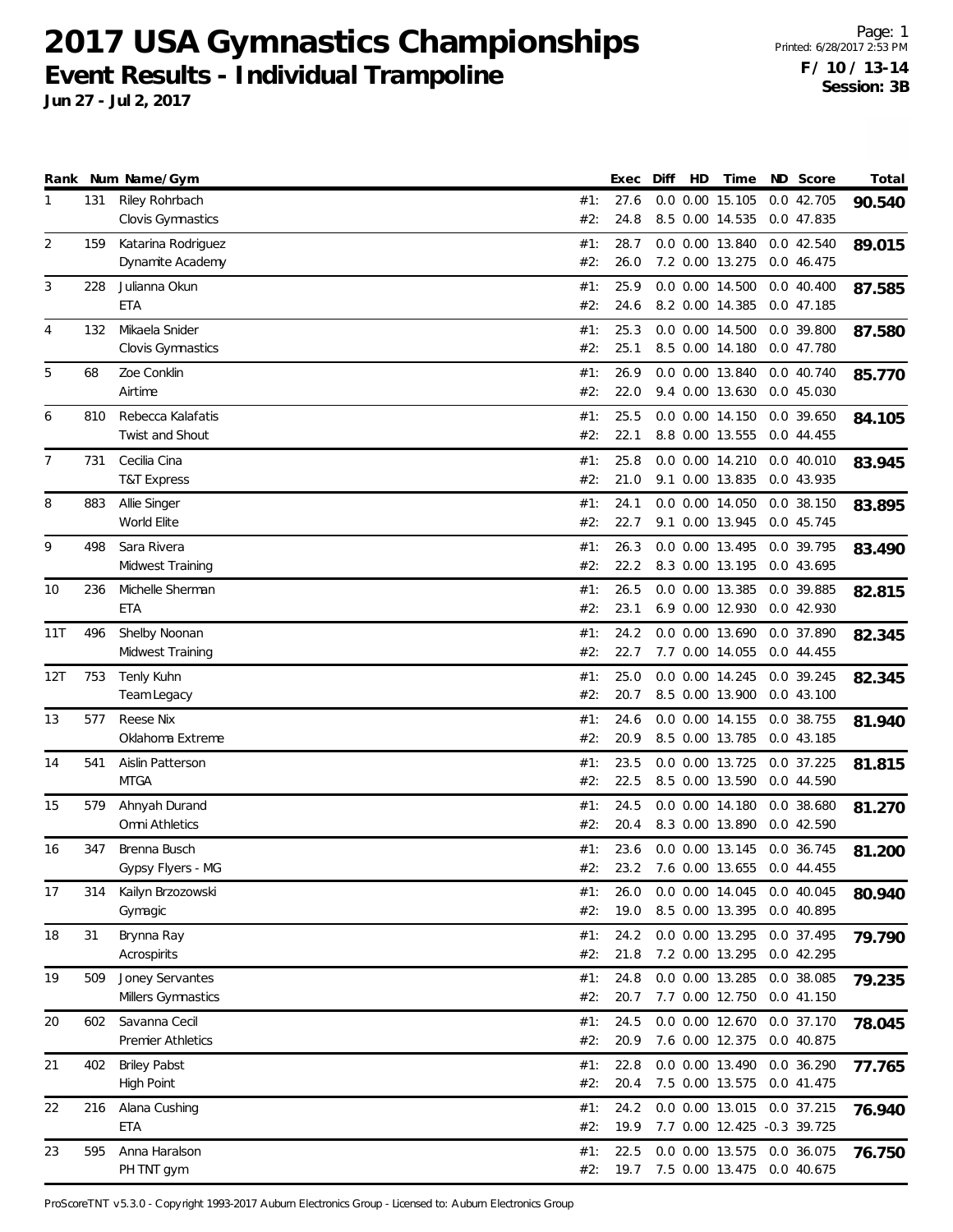|    |     | Rank Num Name/Gym        |     | <b>Exec</b> | Diff | <b>HD</b>    | Time            |     | ND Score    | Total  |
|----|-----|--------------------------|-----|-------------|------|--------------|-----------------|-----|-------------|--------|
| 24 | 747 | Cameran Cooper           | #1: | 22.4        |      |              | 0.0 0.00 13.290 |     | 0.0 35.690  | 75.725 |
|    |     | Tatarus Gymnastics       | #2: | 18.7        |      |              | 8.1 0.00 13.235 |     | 0.0 40.035  |        |
| 25 | 630 | Juliana Perrette         | #1: | 23.1        |      |              | 0.0 0.00 13.600 |     | 0.0 36.700  | 74.290 |
|    |     | <b>Rising Stars</b>      | #2: | 17.9        |      |              | 7.2 0.00 12.490 |     | 0.0 37.590  |        |
| 26 | 463 | Lexie Stewart            | #1: | 23.5        |      |              | 0.0 0.00 13.950 |     | 0.0 37.450  | 71.560 |
|    |     | <b>KPTC</b>              | #2: | 16.8        |      |              | 6.2 0.00 11.110 |     | 0.0 34.110  |        |
| 27 | 859 | Abigail Unger            | #1: | 20.7        |      |              | 0.0 0.00 13.355 |     | 0.0 34.055  | 70.610 |
|    |     | Wcc                      | #2: | 15.3        |      |              | 8.5 0.00 12.755 |     | 0.0 36.555  |        |
| 28 | 670 | Elise Kinyanjui          | #1: | 24.0        |      |              | 0.0 0.00 13.815 |     | 0.0 37.815  | 63.950 |
|    |     | <b>Silver Stars</b>      | #2: | 12.4        |      | 5.3 0.00     | 8.435           |     | 0.0 26.135  |        |
| 29 | 606 | Tia Taylor               | #1: | 13.3        |      | $0.0\ 0.00$  | 8.185           |     | 0.0 21.485  | 61.675 |
|    |     | <b>Premier Athletics</b> | #2: | 18.9        |      |              | 7.6 0.00 13.690 |     | 0.040.190   |        |
| 30 | 224 | Paige Loh                | #1: | 8.6         |      | $0.0\ 0.00$  | 5.870           |     | 0.0 14.470  | 59.855 |
|    |     | <b>ETA</b>               | #2: | 23.1        |      |              | 8.3 0.00 13.985 |     | 0.0 45.385  |        |
| 31 | 589 | Maria Mendoza            | #1: | 22.3        |      |              | 0.0 0.00 14.000 |     | 0.0 36.300  | 53.700 |
|    |     | Park Avenue Gym          | #2: | 7.6         |      | 4.0 0.00     | 5.800           |     | 0.0 17.400  |        |
| 32 | 801 | <b>Tori Fowler</b>       | #1: | 25.6        |      |              | 0.0 0.00 15.090 |     | 0.0 40.690  | 45.815 |
|    |     | Trevinos                 | #2: | 2.3         |      | $1.3 \ 0.00$ | 1.525           |     | $0.0$ 5.125 |        |
| 33 | 669 | Lyra Gemmill-Nexon       | #1: | 25.2        |      |              | 0.0 0.00 13.790 |     | 0.0 38.990  | 43.920 |
|    |     | <b>Silver Stars</b>      | #2: | 2.2         |      | $1.3 \ 0.00$ | 1.430           | 0.0 | 4.930       |        |
| 34 | 734 | Maleah Domengeaux        | #1: | 24.3        |      |              | 0.0 0.00 13.765 |     | 0.0 38.065  | 42.835 |
|    |     | <b>T&amp;T Express</b>   | #2: | 2.1         |      | $1.3 \ 0.00$ | 1.370           | 0.0 | 4.770       |        |
| 35 | 911 | Taylor Kline             | #1: | 21.5        |      |              | 0.0 0.00 10.585 |     | 0.0 32.085  | 42.090 |
|    |     | Zero Gravity T&T         | #2: | 4.7         |      | $2.4\ 0.00$  | 2.905           |     | 0.0 10.005  |        |
| 36 | 149 | Nikita Oberoi            | #1: | 12.2        |      | $0.0 \ 0.00$ | 8.045           |     | 0.0 20.245  | 33.655 |
|    |     | <b>Dulles Gymnastics</b> | #2: | 6.0         |      | $3.4\ 0.00$  | 4.010           |     | 0.0 13.410  |        |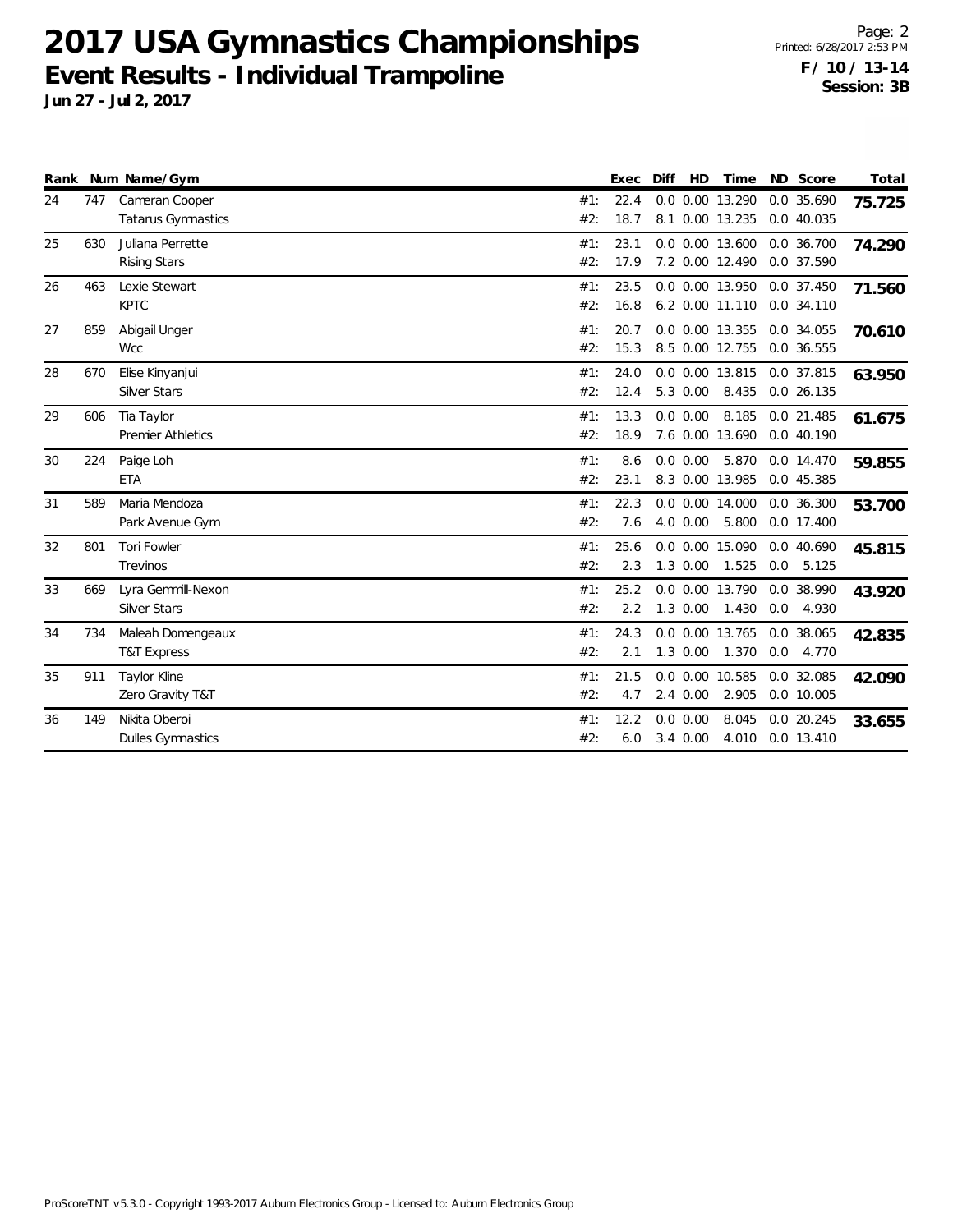| Rank           |     | Num Name/Gym          |     | Exec | Diff | HD | Time                  | ND Score     | Total  |
|----------------|-----|-----------------------|-----|------|------|----|-----------------------|--------------|--------|
|                | 478 | Keenan Howell         | #1: | 24.8 |      |    | 0.0 0.00 16.560       | 0.0 41.360   | 87.960 |
|                |     | <b>LTC</b> Elite      | #2: | 21.7 |      |    | 9.1 0.00 15.800       | 0.046.600    |        |
| $\overline{2}$ | 867 | Marcus Davis          | #1: | 25.6 |      |    | 0.0 0.00 14.610       | 0.0 40.210   | 86.330 |
|                |     | World Elite           | #2: | 22.4 |      |    | 8.4 0.00 15.320       | 0.0 46.120   |        |
| 3              | 837 | <b>Tiki Mattingly</b> | #1: | 26.2 |      |    | 0.0 0.00 13.870       | 0.0 40.070   | 84.650 |
|                |     | Vargas Academy        | #2: | 21.8 |      |    | 9.1 0.00 13.680       | 0.0 44.580   |        |
| 4              | 198 | Jonathon Purdum       | #1: | 25.2 |      |    | 0.0 0.00 13.805       | 0.0 39.005   | 84.140 |
|                |     | Elite Gymnastics      | #2: | 23.0 |      |    | 8.5 0.00 13.635       | 0.0 45.135   |        |
| 5              | 136 | Cole Simmons          | #1: | 25.4 |      |    | 0.0 0.00 13.890       | 0.0 39.290   | 83.890 |
|                |     | Desert Gymcats        | #2: | 21.9 |      |    | 9.2 0.00 13.500       | 0.044.600    |        |
| 6              | 702 | <b>Ben Tomlin</b>     | #1: | 25.7 |      |    | 0.0 0.00 13.270       | 0.0 38.970   | 83.520 |
|                |     | Springtime T&T        | #2: | 23.4 |      |    | 7.8 0.00 13.350       | 0.0 44.550   |        |
| $\overline{7}$ | 133 | Alexander Noble       | #1: | 23.7 |      |    | 0.0 0.00 14.825       | 0.0 38.525   | 82.905 |
|                |     | <b>CWL</b>            | #2: | 21.7 |      |    | 8.5 0.00 14.180       | 0.0 44.380   |        |
| 8              | 796 | Aaron Sheyman         | #1: | 25.8 |      |    | 0.0 0.00 13.145       | 0.0 38.945   | 81.710 |
|                |     | Tornado Sport Club    | #2: | 22.9 |      |    | 6.5 0.00 13.365       | 0.0 42.765   |        |
| 9              | 897 | Andy Betz             | #1: | 25.4 |      |    | 0.0 0.00 13.560       | 0.0 38.960   | 81.465 |
|                |     | Xtreme                | #2: | 21.4 |      |    | 7.7 0.00 13.405       | 0.042.505    |        |
| 10             | 673 | Julian Wright         | #1: | 23.6 |      |    | 0.0 0.00 13.840       | 0.0 37.440   | 81.430 |
|                |     | <b>Silver Stars</b>   | #2: |      |      |    | 20.2 10.0 0.00 13.790 | 0.0 43.990   |        |
| 11             | 813 | Gage Sieren           | #1: | 25.9 |      |    | 0.0 0.00 14.030       | 0.0 39.930   | 81.160 |
|                |     | Twist and Shout       | #2: | 18.8 |      |    | 9.1 0.00 13.330       | 0.041.230    |        |
| 12             | 850 | Cub Chivington        | #1: | 24.1 |      |    | 0.0 0.00 13.065       | 0.0 37.165   | 80.560 |
|                |     | Wasatch               | #2: | 21.2 |      |    | 8.7 0.00 13.495       | 0.0 43.395   |        |
| 13             | 543 | Thomas Watson         | #1: | 23.0 |      |    | 0.0 0.00 14.090       | 0.0 37.090   | 79.255 |
|                |     | <b>MTGA</b>           | #2: | 19.8 |      |    | 8.5 0.00 13.865       | 0.042.165    |        |
| 14             | 454 | Mateo Reihman         | #1: | 24.1 |      |    | 0.0 0.00 14.380       | $0.0$ 38.480 | 56.680 |
|                |     | <b>KMC Gymnastics</b> | #2: | 8.2  |      |    | 4.2 0.00 5.800        | 0.0 18.200   |        |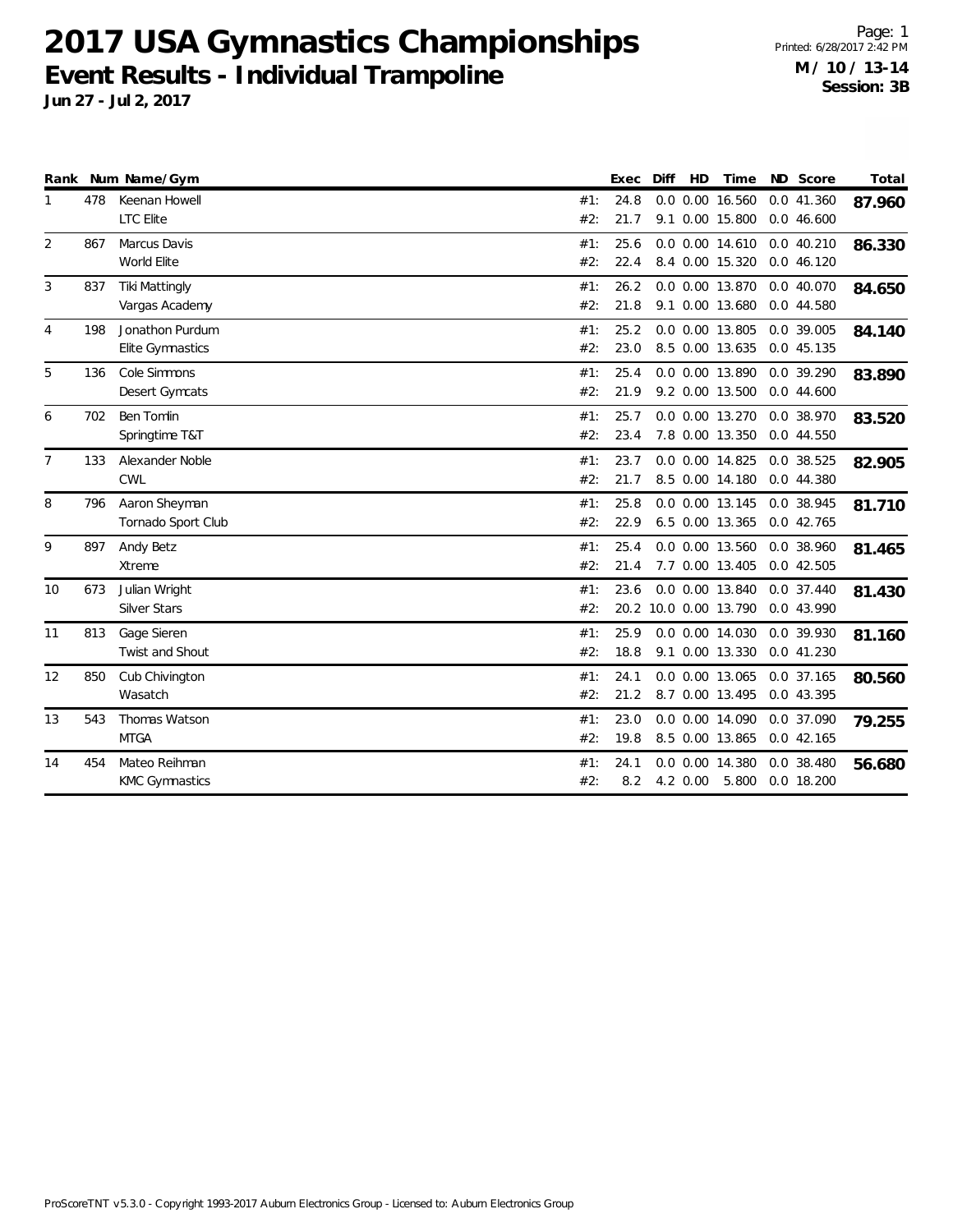**Jun 27 - Jul 2, 2017**

|                |     | Rank Num Name/Gym                      |            | Exec         | Diff | HD | Time                               | ND Score                 | Total  |
|----------------|-----|----------------------------------------|------------|--------------|------|----|------------------------------------|--------------------------|--------|
| 1              | 229 | Alexandra Paredes                      | #1:        | 26.6         |      |    | 0.0 0.00 15.245                    | 0.0 41.845               | 90.165 |
|                |     | <b>ETA</b>                             | #2:        | 25.0         |      |    | 8.2 0.00 15.120                    | 0.0 48.320               |        |
| 2              | 20  | Cassandra Fournier                     | #1:        | 25.8         |      |    | 0.0 0.00 15.025                    | 0.0 40.825               | 86.790 |
|                |     | 5 Star Elite                           | #2:        | 23.2         |      |    | 8.1 0.00 14.665                    | 0.0 45.965               |        |
| 3              | 732 | Harmony Derrick                        | #1:        | 25.1         |      |    | 0.0 0.00 15.125                    | $0.0$ 40.225             | 86.475 |
|                |     | <b>T&amp;T Express</b>                 | #2:        | 22.7         |      |    | 9.1 0.00 14.450                    | 0.046.250                |        |
| $\overline{4}$ | 51  | Emma Straker                           | #1:        | 25.4         |      |    | 0.0 0.00 14.095                    | 0.0 39.495               | 85.875 |
|                |     | Air Sports                             | #2:        | 23.8         |      |    | 8.9 0.00 13.670                    | 0.0 46.380               |        |
| 5              | 243 | Lily Bazis                             | #1:        | 26.2         |      |    | 0.0 0.00 14.235                    | 0.0 40.435               | 85.435 |
|                |     | <b>Fairland Gymnastics</b>             | #2:        | 23.4         |      |    | 7.7 0.00 13.900                    | 0.045.000                |        |
|                |     |                                        |            |              |      |    |                                    |                          |        |
| 6              | 190 | Amanda Thompson<br>Eagle Gymnastics TX | #1:<br>#2: | 26.5<br>22.5 |      |    | 0.0 0.00 14.120<br>8.0 0.00 13.875 | 0.040.620<br>0.0 44.375  | 84.995 |
|                |     |                                        |            |              |      |    |                                    |                          |        |
| 7              | 244 | Macie Bledzki                          | #1:        | 25.5         |      |    | 0.0 0.00 13.460                    | 0.0 38.960               | 84.120 |
|                |     | Fairland Gymnastics                    | #2:        | 23.3         |      |    | 7.9 0.00 13.960                    | 0.045.160                |        |
| 8              | 358 | Paulina Holmberg                       | #1:        | 24.9         |      |    | 0.0 0.00 13.860                    | 0.0 38.760               | 84.105 |
|                |     | Gypsy Flyers Eagan                     | #2:        | 22.9         |      |    | 8.8 0.00 13.645                    | 0.0 45.345               |        |
| 9              | 902 | Ana Gautreaux                          | #1:        | 24.3         |      |    | 0.0 0.00 14.810                    | 0.0 39.110               | 83.990 |
|                |     | Xtreme                                 | #2:        | 21.7         |      |    | 8.9 0.00 14.280                    | 0.0 44.880               |        |
| 10             | 429 | Sydney Harrison                        | #1:        | 25.2         |      |    | 0.0 0.00 14.815                    | 0.0 40.015               | 83.905 |
|                |     | <b>Integrity Athletics</b>             | #2:        | 20.6         |      |    | 9.1 0.00 14.190                    | 0.0 43.890               |        |
| 11             | 611 | Rachel Godfrey                         | #1:        | 25.6         |      |    | 0.0 0.00 13.410                    | 0.0 39.010               | 83.530 |
|                |     | Premier Gymnastics                     | #2:        | 21.0         |      |    | 9.6 0.00 13.920                    | 0.0 44.520               |        |
| 12             | 815 | Dru Westbrook                          | #1:        | 25.8         |      |    | 0.0 0.00 14.170                    | 0.0 39.970               | 83.340 |
|                |     | Twist and Shout                        | #2:        | 21.3         |      |    | 8.4 0.00 13.670                    | 0.0 43.370               |        |
| 13             | 653 | <b>Betty Reed</b>                      | #1:        | 22.7         |      |    | 0.0 0.00 15.305                    | 0.0 38.005               |        |
|                |     | <b>SGA</b>                             | #2:        | 22.8         |      |    | 7.3 0.00 14.970                    | 0.0 45.070               | 83.075 |
|                |     |                                        |            |              |      |    |                                    |                          |        |
| 14             | 907 | Summer Koogler<br>Xtreme               | #1:<br>#2: | 26.4<br>21.7 |      |    | 0.0 0.00 12.875<br>8.5 0.00 13.195 | 0.0 39.275<br>0.0 43.395 | 82.670 |
|                |     |                                        |            |              |      |    |                                    |                          |        |
| 15             | 751 | Mikaela Hunter                         | #1:        | 23.9         |      |    | 0.0 0.00 14.255                    | 0.0 38.155               | 82.655 |
|                |     | Team Legacy                            | #2:        | 21.6         |      |    | 9.0 0.00 13.900                    | 0.044.500                |        |
| 16             | 743 | Niah Johnson                           | #1:        | 22.2         |      |    | 0.0 0.00 13.870                    | 0.0 36.070               | 80.910 |
|                |     | TAG USA                                | #2:        |              |      |    | 21.6 8.8 0.00 14.440 0.0 44.840    |                          |        |
| 17             | 516 | Mary DesJardins                        | #1:        | 24.0         |      |    | 0.0 0.00 13.565                    | 0.0 37.565               | 80.420 |
|                |     | <b>MJM Studios</b>                     | #2:        | 21.2         |      |    | 8.3 0.00 13.355                    | 0.0 42.855               |        |
| 18             | 528 | Nicole Kedoin                          | #1:        | 24.3         |      |    | 0.0 0.00 14.045                    | 0.0 38.345               | 80.370 |
|                |     | Motion Gym                             | #2:        | 19.4         |      |    | 9.0 0.00 13.625                    | 0.0 42.025               |        |
| 19             | 664 | <b>Taylor Smith</b>                    | #1:        | 24.1         |      |    | 0.0 0.00 14.320                    | $-0.2$ 38.220            | 78.915 |
|                |     | SGT                                    | #2:        | 20.2         |      |    | 6.9 0.00 13.595                    | 0.0 40.695               |        |
| 20             | 818 | Elli Harris                            | #1:        | 22.2         |      |    | 0.0 0.00 14.400                    | $0.0$ 36.600             | 78.870 |
|                |     | Ultimate Air                           | #2:        | 19.5         |      |    | 8.3 0.00 14.470                    | 0.042.270                |        |
| 21             | 553 | Joy Miller                             | #1:        | 23.5         |      |    | 0.0 0.00 14.110                    | 0.0 37.610               | 78.200 |
|                |     | Northwest Aerials                      | #2:        | 17.4         |      |    | 9.1 0.00 14.090                    | 0.0 40.590               |        |
|                |     |                                        |            | 23.6         |      |    |                                    |                          |        |
| 22             | 532 | Hailey Zaggi<br>Motion Gym             | #1:<br>#2: | 19.7         |      |    | 0.0 0.00 12.760<br>6.9 0.00 12.615 | 0.0 36.360<br>0.0 39.215 | 75.575 |
|                |     |                                        |            |              |      |    |                                    |                          |        |
| 23             | 778 | Brooke Bourland                        | #1:        | 23.5         |      |    | 0.0 0.00 13.855                    | 0.0 37.355               | 75.230 |
|                |     | The Palaestra                          | #2:        | 19.4         |      |    | 5.8 0.00 12.675                    | 0.0 37.875               |        |

ProScoreTNT v5.3.0 - Copyright 1993-2017 Auburn Electronics Group - Licensed to: Auburn Electronics Group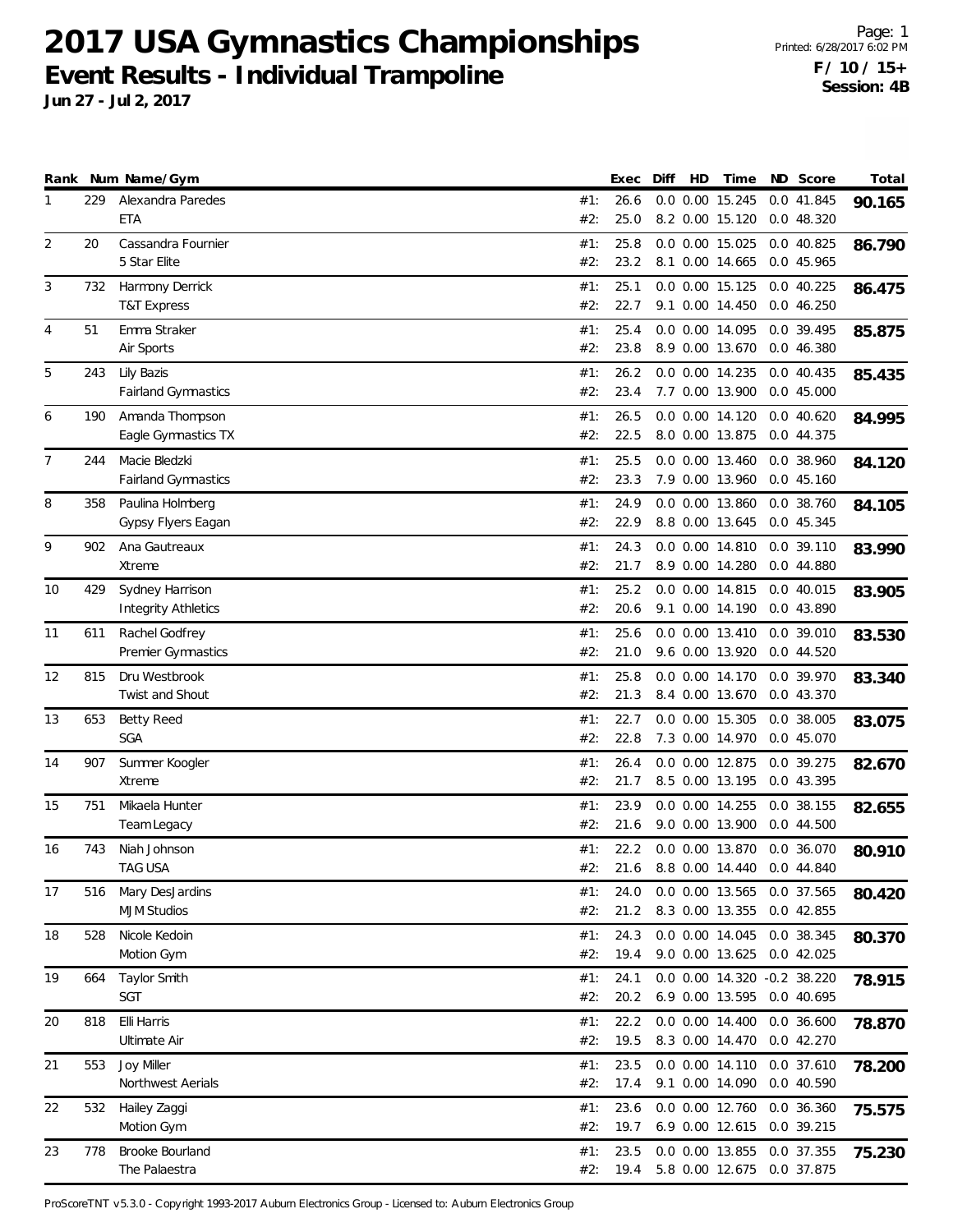|    |     | Rank Num Name/Gym                             |            | Exec         | Diff | HD           | Time                               | ND Score                   | Total  |
|----|-----|-----------------------------------------------|------------|--------------|------|--------------|------------------------------------|----------------------------|--------|
| 24 | 771 | Mariah Dailey<br>The Edge                     | #1:<br>#2: | 22.5<br>19.3 |      |              | 0.0 0.00 13.350<br>7.0 0.00 12.995 | 0.0 35.850<br>0.0 39.295   | 75.145 |
| 25 | 409 | Jamie Grella<br><b>Horizon Gymnastics</b>     | #1:<br>#2: | 22.8<br>18.5 |      |              | 0.0 0.00 13.385<br>6.5 0.00 12.655 | 0.0 36.185<br>0.0 37.655   | 73.840 |
| 26 | 301 | Danielle Mahoney<br><b>G-Force Gymnastics</b> | #1:<br>#2: | 21.2<br>17.5 | 7.7  |              | 0.0 0.00 13.040<br>0.00 13.270     | 0.0 34.240<br>0.0 38.470   | 72.710 |
| 27 | 580 | Cecilia Sauer<br>Omni Athletics               | #1:<br>#2: | 24.4<br>14.5 |      |              | 0.0 0.00 14.080<br>5.5 0.00 10.320 | 0.0 38.480<br>0.0 30.320   | 68.800 |
| 28 | 640 | Gabby Boydston<br>Scamps Gymnastics           | #1:<br>#2: | 15.8<br>20.8 |      | 0.0 0.00     | 8.560<br>7.1 0.00 13.695           | 0.0 24.360<br>0.0 41.595   | 65.955 |
| 29 | 683 | Mandy Nagel<br>So Cal TTC                     | #1:<br>#2: | 25.1<br>12.2 |      | 5.7 0.00     | 0.0 0.00 13.905<br>8.230           | 0.0 39.005<br>0.0 26.130   | 65.135 |
| 30 | 660 | Caroline Hudson<br><b>SGT</b>                 | #1:<br>#2: | 21.9<br>10.7 |      | 5.2 0.00     | 0.0 0.00 13.390<br>6.460           | 0.0 35.290<br>$0.0$ 22.360 | 57.650 |
| 31 | 45  | Brysann Vaughn<br>Air Extreme                 | #1:<br>#2: | 25.5<br>8.1  |      | $3.9 \ 0.00$ | 0.0 0.00 13.545<br>5.535           | 0.0 39.045<br>0.0 17.535   | 56.580 |
| 32 | 793 | Alex Holland<br>Tornado Sport Club            | #1:<br>#2: | 23.5<br>9.3  |      | $2.5 \t0.00$ | 0.0 0.00 13.195<br>5.370           | 0.0 36.695<br>0.0 17.170   | 53.865 |
| 33 | 798 | Sharon Sheyman<br>Tornado Sport Club          | #1:<br>#2: | 25.2<br>5.8  |      | $3.2 \ 0.00$ | 0.0 0.00 14.140<br>4.345           | 0.0 39.340<br>0.0 13.345   | 52.685 |
| 34 | 359 | Alexandra Holmen<br>Gypsy Flyers Eagan        | #1:<br>#2: | 22.4<br>3.1  |      | $1.9 \ 0.00$ | 0.0 0.00 12.590<br>2.645           | 0.0 34.990<br>$0.0$ 7.645  | 42.635 |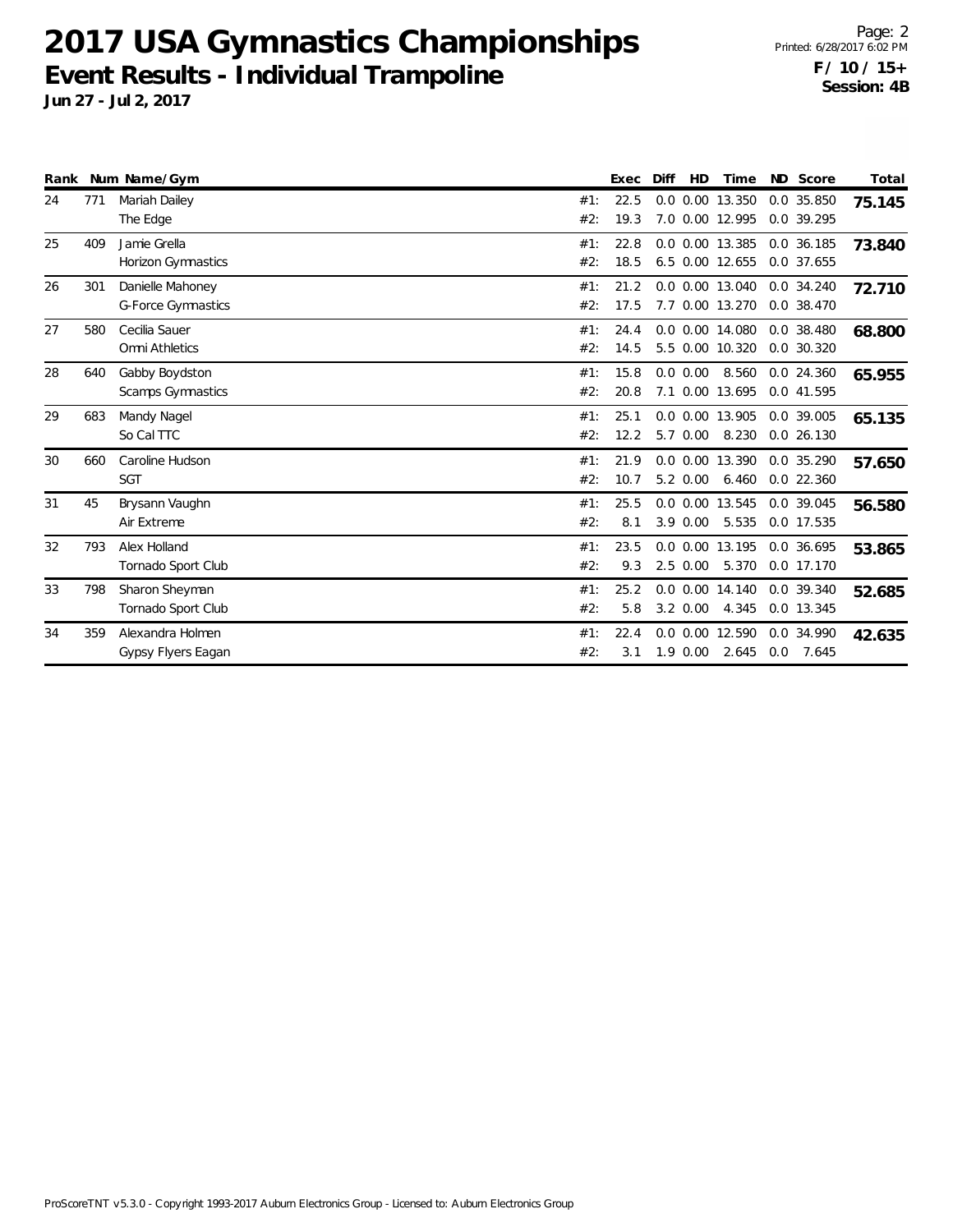**Jun 27 - Jul 2, 2017**

|                |     | Rank Num Name/Gym                              |            | Exec         | Diff | HD | Time                                                             | ND Score                   | Total  |
|----------------|-----|------------------------------------------------|------------|--------------|------|----|------------------------------------------------------------------|----------------------------|--------|
| 1              | 187 | <b>Weston Sitz</b><br>Eagle Gymnastics TX      | #1:<br>#2: | 26.3<br>23.6 |      |    | 0.0 0.00 15.045<br>9.1 0.00 14.395                               | 0.0 41.345<br>0.0 47.095   | 88.440 |
| $\overline{2}$ | 662 | Dayton Loynd<br><b>SGT</b>                     | #1:<br>#2: | 26.5         |      |    | 0.0 0.00 16.035 -0.3 42.235<br>20.1 10.1 0.00 14.930 -0.3 44.830 |                            | 87.065 |
| 3              | 350 | Riley Jaspers<br>Gypsy Flyers - MG             | #1:<br>#2: | 25.7         |      |    | 0.0 0.00 15.225<br>21.6 10.1 0.00 14.375                         | 0.0 40.925<br>0.0 46.075   | 87.000 |
| 4              | 349 | Nicholas George<br>Gypsy Flyers - MG           | #1:<br>#2: | 26.4<br>22.6 |      |    | 0.0 0.00 14.695<br>9.1 0.00 14.190                               | 0.0 41.095<br>0.0 45.890   | 86.985 |
| 5              | 73  | Cameron Ingle<br>All American                  | #1:<br>#2: | 26.1         |      |    | $0.0$ $0.00$ $14.660$<br>19.6 10.1 0.00 13.860                   | 0.0 40.760<br>0.043.560    | 84.320 |
| 6              | 802 | Dylan McGuire<br>Trevinos                      | #1:<br>#2: | 24.1         |      |    | 0.0 0.00 15.045<br>20.8 10.6 0.00 13.465                         | 0.0 39.145<br>0.0 44.865   | 84.010 |
| 7              | 310 | <b>Tristan Reske</b><br>GulfBreeze             | #1:<br>#2: | 26.1         |      |    | 0.0 0.00 14.965<br>18.3 10.0 0.00 14.550                         | 0.0 41.065<br>$0.0$ 42.850 | 83.915 |
| 8              | 705 | Spencer Woll<br>Springtime T&T                 | #1:<br>#2: | 24.9<br>18.6 |      |    | 0.0 0.00 15.790<br>9.2 0.00 15.210                               | 0.040.690<br>0.043.010     | 83.700 |
| 9              | 672 | Felix Parello-Plesner<br>Silver Stars          | #1:<br>#2: | 26.5<br>19.8 |      |    | 0.0 0.00 13.710<br>9.8 0.00 13.690                               | $0.0$ 40.210<br>0.0 43.290 | 83.500 |
| 10             | 706 | Max Boehmer<br>St Louis Elite                  | #1:<br>#2: | 24.3<br>21.9 |      |    | 0.0 0.00 14.460<br>8.4 0.00 14.340                               | 0.0 38.760<br>0.044.640    | 83.400 |
| 11             | 363 | David Sulistyo<br>Gypsy Flyers Eagan           | #1:<br>#2: | 24.9<br>21.2 |      |    | 0.0 0.00 14.195<br>9.1 0.00 13.885                               | 0.0 39.095<br>0.044.185    | 83.280 |
| 12             | 780 | Gardner Lawrence<br>The Palaestra              | #1:<br>#2: | 25.5<br>18.6 |      |    | 0.0 0.00 15.395<br>9.9 0.00 13.825                               | 0.0 40.895<br>0.0 42.325   | 83.220 |
| 13             | 361 | William Pribula<br>Gypsy Flyers Eagan          | #1:<br>#2: | 26.2<br>20.1 |      |    | 0.0 0.00 14.500<br>8.4 0.00 13.705                               | 0.040.700<br>$0.0$ 42.205  | 82.905 |
| 14             | 432 | Logan Neff<br><b>Integrity Athletics</b>       | #1:<br>#2: | 23.1<br>21.6 |      |    | $0.0$ $0.00$ $14.860$<br>8.7 0.00 14.610                         | 0.0 37.960<br>0.0 44.910   | 82.870 |
| 15             | 405 | Alexander Brown<br>Horizon Gymnastics          | #1:<br>#2: | 24.4<br>21.9 |      |    | 0.0 0.00 12.955<br>9.1 0.00 14.185 -0.3 44.885                   | $0.0$ 37.355               | 82.240 |
| 16             | 522 | Brayden Spivey<br><b>MJM Studios</b>           | #1:<br>#2: | 24.2<br>19.8 |      |    | 0.0 0.00 14.380<br>9.4 0.00 14.355                               | 0.0 38.580<br>0.0 43.555   | 82.135 |
| 17             | 266 | Michael Arensberg<br>Flip Over Gymnastics      | #1:<br>#2: | 24.6<br>20.8 |      |    | 0.0 0.00 14.130<br>8.4 0.00 13.900                               | 0.0 38.730<br>0.043.100    | 81.830 |
| 18             | 544 | <b>Timothy Gould</b><br><b>NASA Gymnastics</b> | #1:<br>#2: | 23.5<br>19.3 |      |    | 0.0 0.00 15.015<br>8.8 0.00 15.060                               | 0.0 38.515<br>0.043.160    | 81.675 |
| 19             | 601 | Benjamin Butler<br>Premier Athletics           | #1:<br>#2: | 23.7<br>20.5 |      |    | 0.0 0.00 14.030<br>9.1 0.00 13.740                               | 0.0 37.730<br>0.0 43.340   | 81.070 |
| 20             | 23  | Jason Turkula<br>5 Star Elite                  | #1:<br>#2: | 21.5<br>21.9 |      |    | 0.0 0.00 14.520<br>8.1 0.00 14.900 -0.3 44.600                   | 0.0 36.020                 | 80.620 |
| 21             | 741 | Alin Richard<br>T&T Foothills Team             | #1:<br>#2: | 24.7<br>19.2 |      |    | 0.0 0.00 14.655<br>7.7 0.00 13.110                               | 0.0 39.355<br>0.040.010    | 79.365 |
| 22             | 584 | Christian Portone<br>One World Gymnastics      | #1:<br>#2: | 26.1<br>18.9 |      |    | 0.0 0.00 13.435<br>7.7 0.00 12.740                               | 0.0 39.535<br>0.0 39.340   | 78.875 |
| 23             | 268 | Luis Lopez<br>Flip Over Gymnastics             | #1:<br>#2: | 24.0<br>20.8 |      |    | 0.0 0.00 13.555<br>7.1 0.00 13.215                               | 0.0 37.555<br>0.0 41.115   | 78.670 |

ProScoreTNT v5.4.0 - Copyright 1993-2017 Auburn Electronics Group - Licensed to: Auburn Electronics Group